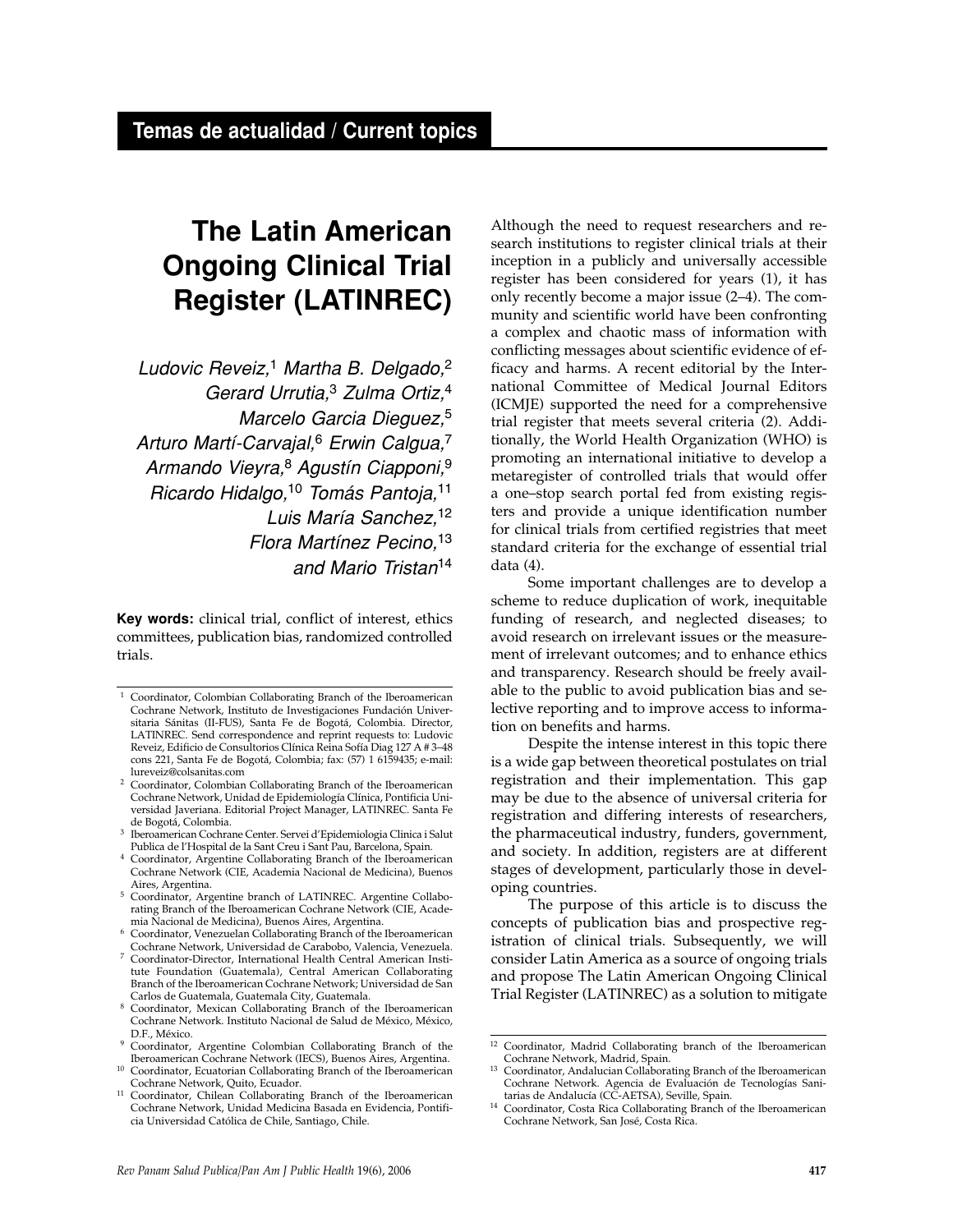the problem of publication bias in Latin America and the Caribbean.

## **PUBLICATION BIAS, SELECTIVE REPORTING, AND MULTIPLE PUBLICATIONS**

Publication bias refers to the bias introduced by the selective publication of research results (5). For example, publication bias is known to occur "because studies with results that are statistically significant, interesting, from large well-funded studies, or of higher quality are more likely to be submitted, published, or published more rapidly than work without such characteristics" (5). This tendency is particularly relevant when results appear significant, because negative or near-neutral results are almost never published.

For a range of reasons, including keeping readership high and costs low, journals limit their trial reporting to a fraction of the available trials and findings. People searching for biomedical information may remain oblivious to or unable to access trial results published in journals not indexed in broadly available databases. To address this issue, the Cochrane Collaboration published CENTRAL, a database fed by hand-searching for trials from a broad range of publications from 1948 to the present. Approximately one third of the trials found in CENTRAL were not indexed in MEDLINE, the most widely used open access biomedical bibliographic database (1). Hand searching has helped to reduce publication bias and duplicate research, but is a costly and time-consuming option that remains susceptible to the omission of relevant or essential trials.

Trials may not be published for a variety of reasons, such as methodological errors in design, failure to enroll an adequate number of patients, lack of statistical power, publication of similar results that make the trial irrelevant, the material being the subject of an undergraduate thesis, funding cuts, lack of time for statistical analysis and manuscript preparation, editorial rejection, or because the trial results were unfavorable to the sponsor's product (6, 7). There is good empirical evidence of a significant difference between the results from unpublished and published trials. However, the direction, impact, and extent of publication bias may vary. Publication bias can arise from different components involved in research and its dissemination, and investigators, peer reviewers, editors, funding bodies and research sponsors are frequently found to be involved (7–9).

Egger and colleagues evaluated the characteristics of "difficult-to-locate trials" and estimated the impact of excluding these trials on the pooled estimates of metaanalyses. They found that unpublished trials contributed, on average, about 18% of the weight in individual metaanalyses. The changes in pooled estimates of metaanalyses when unpublished trials were removed ranged from a reduction of 28% to an increase of 24% in the benefits of the intervention. These authors also found that unpublished trials were less frequently about evaluating drugs, had smaller sample sizes, and were less likely to present statistically significant results (7).

Major ethical issues have been raised by several authors regarding not publishing and not reporting trials results (1, 10–12). Dickersin and Rennie have rightly argued that "the distortion of medical evidence, aside from being unethical, actually harms the patients" (1).

Outcome reporting bias refers to the bias introduced in trials where a range of outcome measures may be collected but not all are always reported. This type of bias has been found in several studies of published trials, including trials approved by ethical review boards (13, 14). The specification of primary outcomes and analysis plans in protocols before trial initiation has been suggested to prevent outcome reporting bias (2).

Duplicate publication is publication of an article that overlaps substantially with an article published in print or electronic media (15). Von Elm and colleagues identified six distinct duplication patterns and found that the prevalence of covert duplicate articles (without a cross-reference to the main article) was 5.3%. Systematic reviewers frequently have to deal with this practice, which wastes resources and time and is misleading, as the conclusion of a systematic review may change when the results of a trial are included twice (16).

An additional problem in metaanalyses that speaks in favor of more visible access to science produced in Latin America is the inclusion of research published in languages other than English. This could lead to a particular form of publication bias called language bias, in which randomized controlled trials (RCTs) with positive effects or greater estimates of effect size tend to be published in English-language journals rather than in the original authors' native languages (17, 18). A comparison of the estimated effect of non-English language trials to those published in English found little influence on summary treatment effect, but the importance is difficult to predict for individual systematic reviews (19). Comprehensive searches are strongly suggested as Anglophone databases and journals considerably under-represent the totality of RCTs (20–22).

Pharmaceutical industry funding of biomedical research has increased dramatically in the last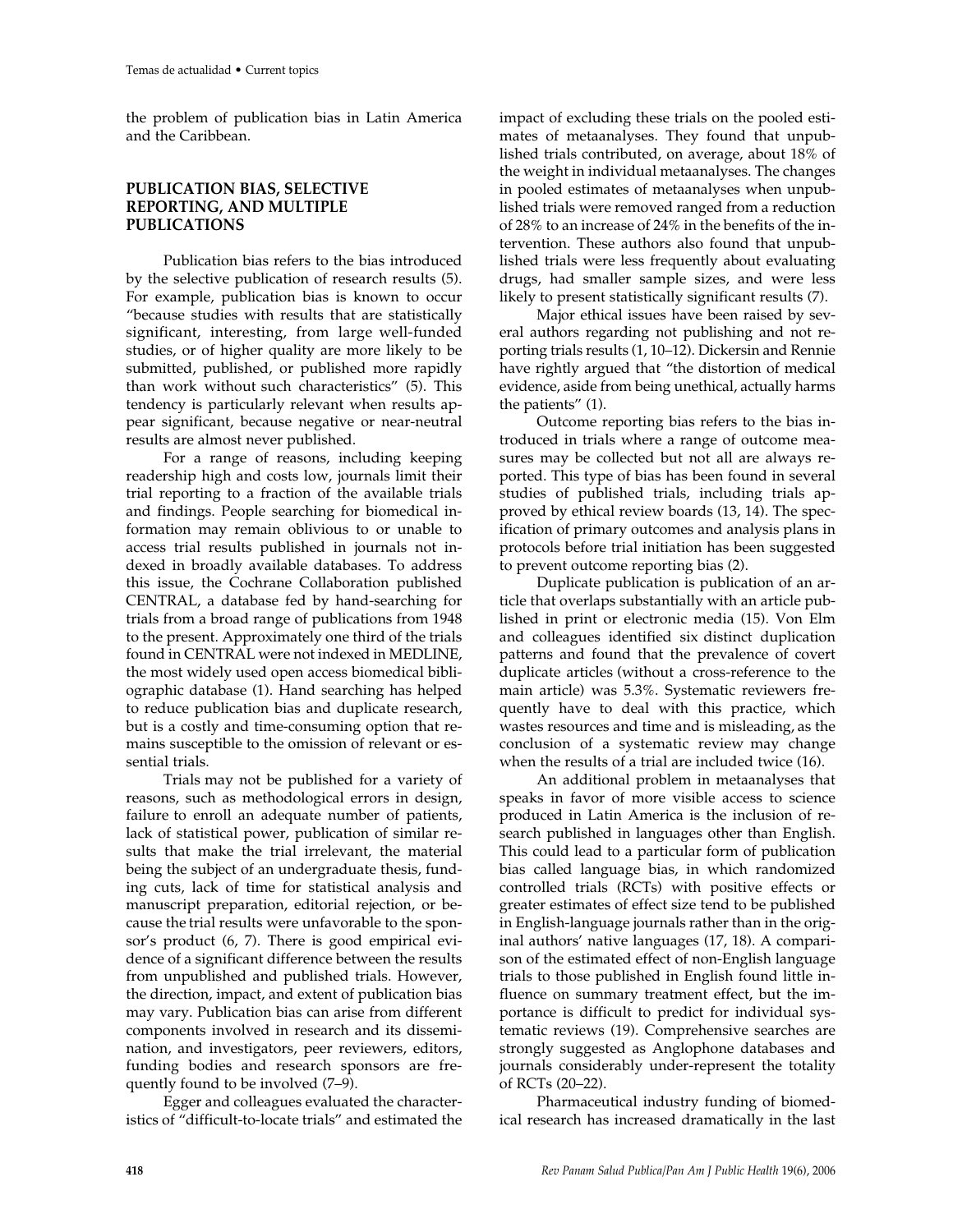two decades, leading to frequent conflicts of interest and complex financial relationships between corporate sponsors of research and the investigators who perform clinical trials (23, 24). The CONSORT statement increased the awareness of the need to adequately report the findings of RCTs (25). In addition, a number of industry members have proposed a series of guidelines to promote good publication practices in order to achieve greater transparency (26, 27). However, a substantial number of completed trials are believed to remain unpublished (6); therefore, many safeguards are needed to ensure a transparent trial reporting system.

## **PROSPECTIVE TRIAL REGISTERS**

The prospective, universal registration of all studies at their inception has been proposed as a solution to mitigate publication bias, selective reporting and multiple publication. Proponents include the International Committee of Medical Journal Editors, the World Association of Medical Editors (WAME), and the Cochrane Collaboration (2, 28, 29). During the Twelfth Cochrane Colloquium held in Ottawa in 2004, this issue was debated and the Ottawa group created. The Ottawa Group is an independent grassroots organization of interested stakeholders that has been conducting a worldwide dialogue on trial registration. It developed the Ottawa Statement Part 1 on the principles of trial registration, which was recently published and endorsed by about 150 individuals and groups (3). The Ottawa Statement Part 2, on the principles of implementation of trial registration, is currently open for comments and endorsement at http:// ottawagroup.ohri.ca.

Numerous database registers have been developed and used, most of them based in wealthy countries. Some database registers have implemented rules that allow users to search, register and share information about RCTs with a minimum data set that provides basic information for each clinical trial and a unique identification scheme. The Current Controlled Trials register (www. controlled-trials.com) developed in the UK, and ClinicalTrials.gov (www.clinicaltrials.gov), sponsored by the United States National Library of Medicine, have accumulated practical experience in recent years and are recognized participants in discussions and decision-making processes relating to trial registration (22, 30).

The Ottawa group and WHO are promoting the agreement and international norms and standards for clinical trial registration and reporting (3, 4). WHO proposed the development of an International Clinical Trials Registry Platform (ICTRP),

whose primary objectives are "to ensure that all clinical trials are registered and thus publicly declared and identifiable, so as to ensure that for all trials, a minimum set of results will be reported and made publicly available." By registering ongoing and forthcoming clinical trials, researchers are encouraged to provide general information and particular details about the methods of the study protocol and interventions for human participants related to prevention, screening, diagnosis, treatment, health promotion, rehabilitation, or organization and financing of care.

The ICTRP suggested that trial sponsors or researchers should record in a certified and publicly accessible registry a minimum data set prior to participant recruitment, and should then convey this information to ICTRP (Table 1). This platform would produce a unique identification number once it has checked that the trial is unique and criteria are fulfilled, and feed back to the registers. Trialists can apply for a unique identification number at the time of application to their institutional review board, but they would always need to provide a final copy of the protocol as approved by the institutional review board. As defined by the WHO technical consultation on Clinical Trials Registration Standards, "[a]ny research project that prospectively assigns human participants or groups to one or more health-related interventions to evalu-

#### **TABLE 1. Minimum data set that should be recorded for clinical trial registration, according to the World Health Organization, 2005**

- Primary register trial number
- Trial registration date
- Secondary IDs
- Source(s) of monetary or material support
- Primary sponsor
- Secondary sponsor(s)
- Contact for public queries
- Contact for scientific queries
- Public title (of the study)
- Scientific title
- Countries of recruitment
- Health condition or problems studied
- Intervention(s)
- Key inclusion and exclusion criteria
- Study type
- Date of the first enrollment (anticipated or actual date of the enrollment of the first study participant)
- Target sample size
- Recruitment status
- Primary outcome(s)
- Key secondary outcomes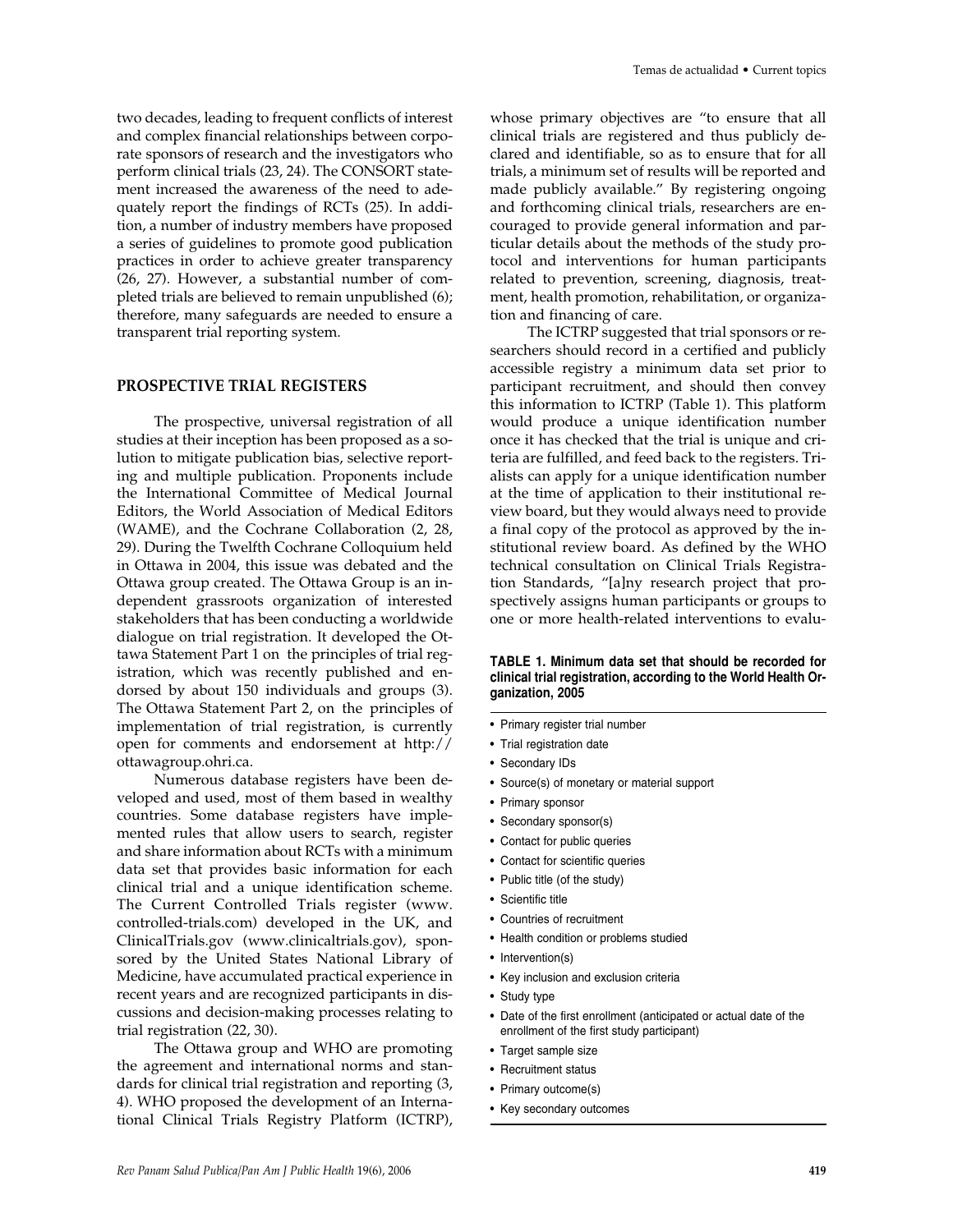ate the effects on health outcomes should be registered" (4).

In addition, the Ottawa Group recommends prospective registration of all trials, public disclosure of standard key trial details, registration of any subsequent amendments, and registration and public disclosure of all results once the analyses are completed and verified. However, some stakeholders have asked for delayed public disclosure of some data items (official scientific title of the study, interventions, primary outcome, key secondary outcomes, and target sample size) in instances where they may be considered sensitive for competitive commercial reasons (31, 32). In addition, they consider that early phase trials do not result in information that can inform clinical practice and should not be registered (32). But as Michael Goodyear recently noted, "[t]he recent tragic events in a phase I trial at Northwick Park Hospital in London, and the subsequent lack of available information, highlight the necessity of registration of the details of *all* trials" (33).

Several majors barriers have been recognized to development of a comprehensive register of clinical trials: the lack of funding appropriation for sustained effort, resistance from different parties including the pharmaceutical industry, lack of mechanisms for enforcement, and lack of awareness of the importance of the problem (1). Also, different registers address the needs of different constituencies (e.g., countries and regions; disease-specific or sponsor-specific aspects) and have different purposes (e.g., administrative, enrollment, scientific database), making it unrealistic to consider a single, unique register. In addition, registers frequently fail to identify and register trials conducted in developing countries or with local funding, partly because of a lack of awareness, language barriers, costs, or simply because trialists remain unaware of the reasons for registering and how to do it, can't afford it, or fail to identify clear benefits of registration (1).

# **CLINICAL TRIALS IN LATIN AMERICA**

In 2003, Latin America and the Caribbean published 35 299 (3.3%) references in Science Citation Index and 12 359 (2.2%) references in MEDLINE, representing an increase in the number of citations of 14% and 30%, respectively, compared to 1999. About 80% of all Latin American citations in these two databases during 2003 came from Brazil, Argentina, or Mexico (34).

Based on a MEDLINE search, 2 149 articles published between January 2004 and December 2004 were identified as dealing with or having au-

thors from the Latin American countries Argentina, Barbados, Belize, Bolivia, Brazil, Chile, Colombia, Costa Rica, Cuba, Dominican Republic, Ecuador, El Salvador, Guatemala, Guyana, Haiti, Honduras, Jamaica, Mexico, Nicaragua, Panama, Paraguay, Peru, Puerto Rico, Trinidad and Tobago, Uruguay or Venezuela. The search was limited to references of RCTs using the PubMed filter recommended by Robinson (35).

The Latin American and Caribbean Center on Health Sciences Information (LILACS) database is available in Latin America and Caribbean countries. This database is a regional collection of the health science-related literature published since 1982. LILACS gathers data from about 670 medical journals and has over 150 000 records. Roughly 104 000 records were found using the clinical trial filter recommended on its website (www.bireme.br/bvs/I/ ibd.htm) (36). However, this filter may have low specificity for detecting RCTs (37, 38)

# **LATIN AMERICAN ONGOING TRIALS REGISTER (LATINREC)**

The Colombian Branch of The Iberoamerican Cochrane Network has been developing the Latin American Ongoing Clinical Trials Register (LATINREC) to collect information on clinical trials undertaken in Latin American countries, make this information available to the public, and provide methodological information and other tools as required by trialists. This project was funded by the International Clinical Epidemiology Network (INCLEN) in 2003, and its website is www.latin rec.org.

LATINREC will be a freely available and searchable register. To register a study, trialists will submit information including the basic data required by the ICTRP and will receive a WHOassigned unique identification number. In addition, LATINREC will allow trialists to include subsequent protocol amendments and preliminary results.

To populate the register, LATINREC will work with government entities, research centers, universities, companies producing and developing medicines, diagnostic tests and other healthcare interventions, foundations, and funding agencies. A search will be performed periodically on MEDLINE, the Cochrane Library and LILACS to identify researchers possibly involved in clinical trials in Latin America, and these researchers will be contacted. LATINREC is also considering e-mail contact with known researchers to learn about other ongoing trials (7). Protocols can be completed in the trialist's native language (Spanish, French, English, or Por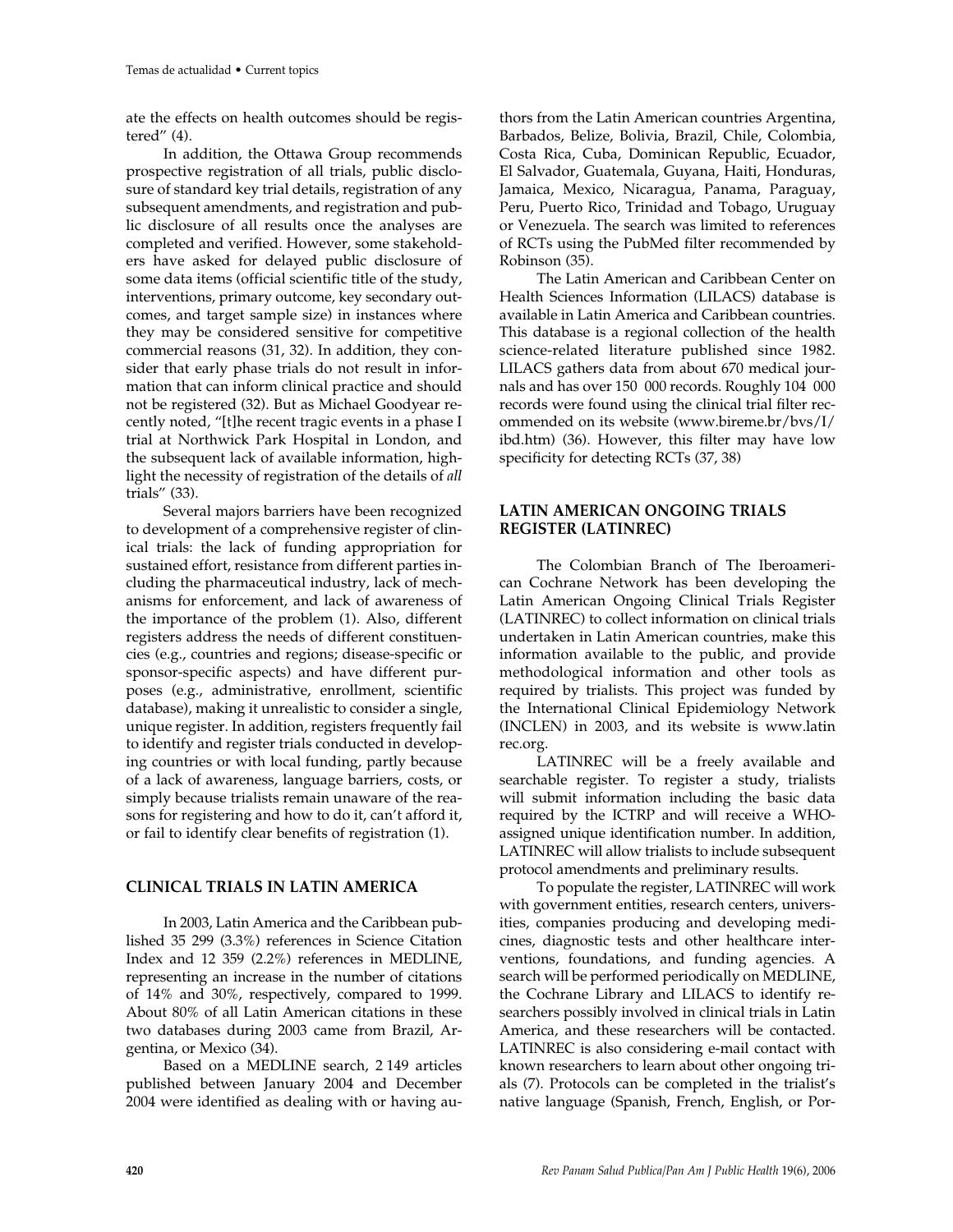tuguese) but information will be translated to English to apply for a unique identifier.

The Cochrane Collaboration (www.cochrane. org) is committed to providing the most reliable evidence of the effectiveness of health care through systematic reviews of RCTs. The Collaboration recognizes the importance of prospectively registering trials to ensure that the evidence assessed is valid and comprehensive, and to minimize the risk of publication and reporting bias. The Iberoamerican Cochrane Center is based at the Hospital de la Santa Creu i Sant Pau in Barcelona, Spain. This Center has evolved into a network and has assisted twelve Collaborative Centers in ten Latin American countries (Argentina, Chile, Colombia, Costa Rica, Cuba, Ecuador, Guatemala, Mexico, Peru and Venezuela), all of which participate in LATINREC.

## **CONCLUSION**

The Iberoamerican Cochrane Network of the Cochrane Collaboration has set up the Latin American Ongoing Clinical Trials Register (LATINREC) to facilitate sharing basic information for ongoing clinical trials. This register will comply with the Ottawa Statement criteria and WHO's ICTRP. The register will be launched in June 2006 (visit www. latinrec.org), registration will be free of charge, and the contents will be freely available to the public. It should be noted that pharmaceutical industry regulations sometimes restrict public access to some information to ensure intellectual property protection and avoid the financial implications of making proprietary knowledge available to competitors. However, registration of clinical trials is expected to help enhance the general public's trust in medical science and the pharmaceutical industry.

**Acknowledgment.** The authors wish to acknowledge the valuable contributions made by Luis Gabriel Cuervo towards enriching and improving this manuscript.

#### **SINOPSIS**

# **El Registro Latinoamericano de Ensayos Clínicos en Curso (LATINREC)**

*Debido a los sesgos que afectan a la publicación de ensayos clínicos y sus resultados, los estudios cuyos resultados son positivos son más fáciles de encontrar que los que tienen resultados sin significación estadística y a ello se debe que los primeros estén sobrerrepresentados. Para contrarrestar este tipo de sesgo se ha propuesto ingresar en un registro toda investigación, desde sus comienzos. No obstante, estos registros se encuentran en distintas fases de evolución, especialmente en países en desarrollo, de tal manera que la Red Cochrane Iberoamericana, parte de la Colaboración Cochrane, ha establecido el Registro Latinoamericano de Ensayos Clínicos en Curso (LATINREC, por* Latin American Clinical Trial Registry*) con la idea de facilitar el registro de los datos contenidos en el protocolo de todo ensayo clínico que se esté llevando a cabo en un momento dado y poner esa información a la disposición del público. El LATINREC, que viene a respaldar los objetivos de la Organización Mundial de la Salud (OMS), representa un intento por reducir la duplicación de trabajo y el financiamiento poco equitativo de la investigación sobre enfermedades rezagadas al olvido; por evitar que se efectúen investigaciones sobre asuntos de poca cuantía o que se midan resultados poco útiles; y por fomentar las prácticas éticas y la transparencia. Se han detectado algunos obstáculos mayores que hasta ahora han impedido crear un registro único y común de ensayos clínicos. Con el fin de franquearlos, LATINREC será un registro gratuito que permitirá hacer búsquedas y que se ceñirá a la Plataforma Internacional de Registro de Ensayos Clínicos (ICTRP) de la OMS. Además, LATINREC permitirá que los investigadores ingresen en el registro cualquier modificación del protocolo, así como los resultados preliminares. LATINREC ofrecerá grandes ventajas para los consumidores, el gobierno, los profesionales de la salud pública y la industria farmacéutica al incrementar la accesibilidad de la información y la participación en los ensayos clínicos. La disponibilidad de información objetiva acerca de todo ensayo clínico que se inicie ayudará a garantizar que todos tengan libre acceso a los conocimientos generados.*

**Key words:** Ensayos clínicos, conflicto de intereses, comités de ética, sesgo de publicación, ensayos clínicos aleatorios.

#### **REFERENCES**

- 1. Dickersin K, Rennie D. Registering clinical trials. JAMA. 2003;290:516–23.
- 2. DeAngelis C, Drazen JM, Frizelle FA, Haug C, Hoey J, Horton R, et al. Clinical trial registration: a statement from the International Committee of Medical Journal Editors. N Engl J Med. 2004;351: 1250–1.
- 3. Krleža-Jerić K, Chan AW, Dickersin K, Sim I, Grimshaw J, Gluud C (for the Ottawa group). Principles for international

registration of protocol information and results from human trials of health related interventions: Ottawa statement (part 1). BMJ. 2005;330(7497):956–8.

- 4. World Health Organization. The International Clinical Trials Registry Platform (ICTRP). Available from: http:// www.who.int/ictrp/en/. Accessed 23 March 2006.
- 5. Sutton AJ, Duval SJ, Tweedie RL, Abrams KR, Jones DR. Empirical assess-

ment of effect of publication bias on meta-analyses. BMJ. 2000;320:1574–7.

- 6. Reveiz L, Cardona AF, Ospina EG. Using e-mail for identifying Randomized Controlled Trials that are difficult to locate for systematic reviews. J Clin Epidemiol. (in press).
- 7. Egger M, Juni P, Bartlett C, Holenstein F, Sterne J. How important are comprehensive literature searches and the assessment of trial quality in systematic re-